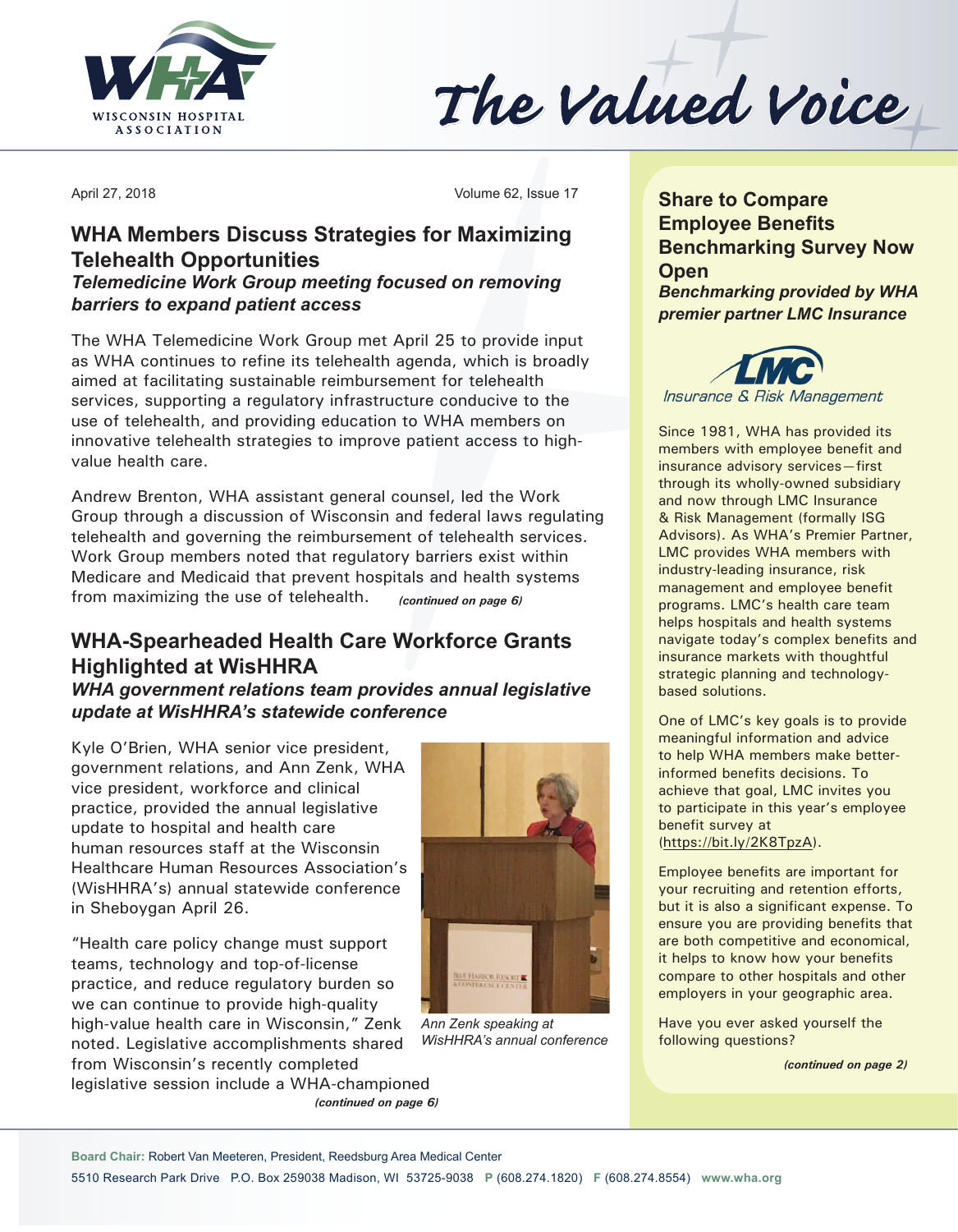### **Continued from page 1 . . . Share to Compare Employee Benefits Benchmarking Survey Open**

- How do my employee benefits compare to other employers?
- What types of things are employers doing in the post health care reform era?
- Are my wellness and disease management plans on par with my peers?
- What is the prevalence of high-deductible health plans?
- What cost control strategies have other employers been using?

For 13 years, LMC Insurance & Risk Management has partnered with a highly-respected third party actuarial firm to provide valuable benchmarking. Called Share to Compare, this annual survey provides valuable benchmarking data that will help you make appropriate changes to your plans without compromising your ability to attract and retain your most valuable asset, your employees.

More information about this survey is provided at [www.lmcins.com/share-to-compare.html](http://www.lmcins.com/share-to-compare.html). WHA members who complete the survey will receive their own customized benchmarking results detailing how their benefits compare to other hospitals and how they compare to other employers in the Midwest and nationally.

Questions about the survey may be directed to Ali Clark at *[ali.johnson@lmcins.com](mailto:ali.johnson@lmcins.com)*.

### **WI Attorney General Speaks at WHA Southern Region Dinner** *Schimel: WHA member and staff partnership essential to addressing key state issues*



*WI Attorney General Brad Schimel speaking at WHA's Southern Region dinner April 23, 2018.*

At a dinner with 40 WHA Southern Region hospital leaders and board members in Madison April 23, Lisa Schnedler, president/CEO at Upland Hills Health in Dodgeville and president of the WHA Southern Region, introduced the dinner's guest speaker, Wisconsin Attorney General Brad Schimel. In her opening remarks, Schnedler commended Schimel for his work on the award-winning "Dose of Reality" campaign and his willingness to partner with health care to address Wisconsin's opioid abuse epidemic.

During his remarks, the Attorney General applauded

hospitals and health systems for the contribution they make in their local communities and at a state level "… not just in providing great health care, the best in the country, but in partnering with our office and other parts of government to work on important issues." Schimel noted health care leaders' support in combating the opioid crisis, WHA's advocacy in reforming Wisconsin's emergency detention processes, and the importance of upholding the constitutionality of Wisconsin's non-economic damages cap in medical liability cases.

Health care leaders in attendance were appreciative of progress made in emergency detention processes, but during the question and answer session noted there is still much work to be done to break down barriers and improve access to and reimbursement for mental health services in Wisconsin.



*AG Brad Schimel shakes hands with Lisa Schnedler, president of the WHA Southern Region*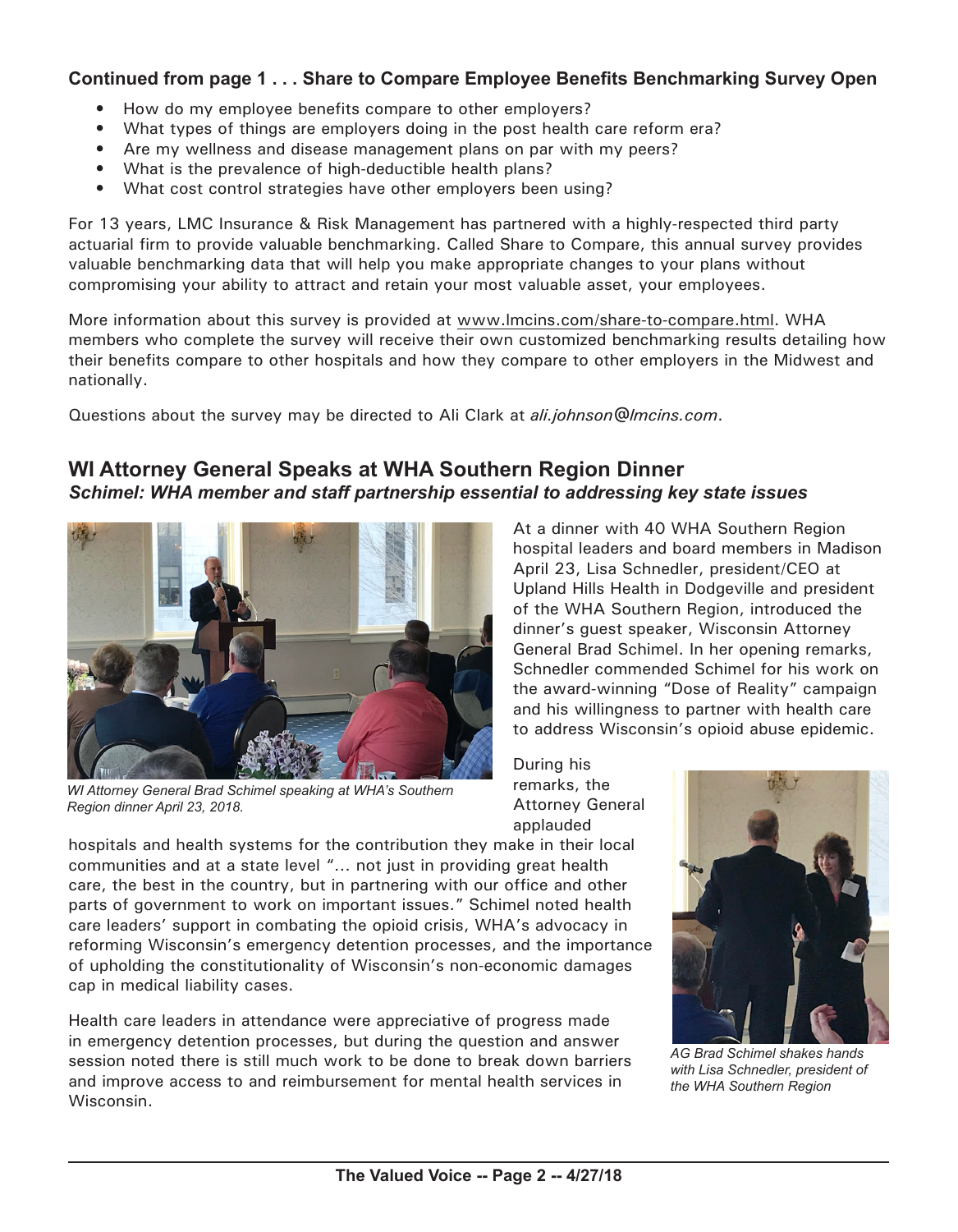## **Federal Grants Available for Hospitals to Expand Delivery of Telehealth Services**

The U.S. Department of Agriculture, Office of Rural Development, is accepting applications for Distance Learning and Telemedicine Grants that can help hospitals and health systems build infrastructure to expand the use of telehealth services to provide more accessible, high-value health care.

According to the federal agency, the grants are designed to help hospitals and other eligible organizations acquire equipment, technology, or other assistance to better allow "rural residents [to] tap into the enormous potential of modern telecommunications and the Internet for . . . health care," which the agency describes as a key "to economic and community development."

Among other uses, grant recipients may use funds to acquire broadband transmission facilities, audiovisual and interactive equipment, computer hardware and software, network components, and similar infrastructure.

The deadline for applying for this federal grant opportunity is June 4. For more information, including how to apply, see: [www.rd.usda.gov/programs-services/distance](http://www.rd.usda.gov/programs-services/distance-learning-telemedicine-grants)-learning-telemedicine-grants.

### **2019 IPPS Proposed Rule Released by CMS** *WHA's PricePoint positioned as a solution for proposed new transparency rules*

CMS released the 2019 Medicare Inpatient Prospective Payment System (IPPS) proposed rule April 24. The rule is open for public comment until June 25, and rule provisions would take effect October 1, 2019.

WHA staff are in the process of analyzing the rule and will provide more details in the weeks ahead. A brief summary of the key provisions follows below.

#### **Hospital rate changes**

- Acute care hospitals participating in CMS quality programs will receive a 1.75 percent operating payment rate increase.
- Updates are made to uncompensated care, capital and low-volume hospital payments.
- Uncompensated care payments will increase by \$1.5 billion compared to fiscal 2018.

#### **Price transparency**

• Hospitals are required to publish a list of their standard charges online, and the rule specifically seeks feedback on what information should be reported. Public transparent reporting of hospital prices has been a Wisconsin strength for over a decade, achieved through the use of WHA's innovative transparency tool PricePoint [\(www.WiPricePoint.org\)](http://www.WiPricePoint.org), which is currently licensed to 10 other states.

#### **Meaningful measures**

- Numerous measures deemed duplicative, excessively burdensome or "topped out" are eliminated.
- Documentation requirements are reduced.
- Accounting for social risk factors is improved.

#### **Meaningful use update**

• Meaningful use will shift to a focus on interoperability and flexibility, and the rule specifically seeks feedback on enhancing interoperability.

The CMS fact sheet on this rule is available at: [www.cms.gov/Newsroom/MediaReleaseDatabase/Fact](http://www.cms.gov/Newsroom/MediaReleaseDatabase/Fact-sheets/2018-Fact-sheets-items/2018-04-24.html)[sheets/2018-Fact-sheets-items/2018-04-24.html](http://www.cms.gov/Newsroom/MediaReleaseDatabase/Fact-sheets/2018-Fact-sheets-items/2018-04-24.html).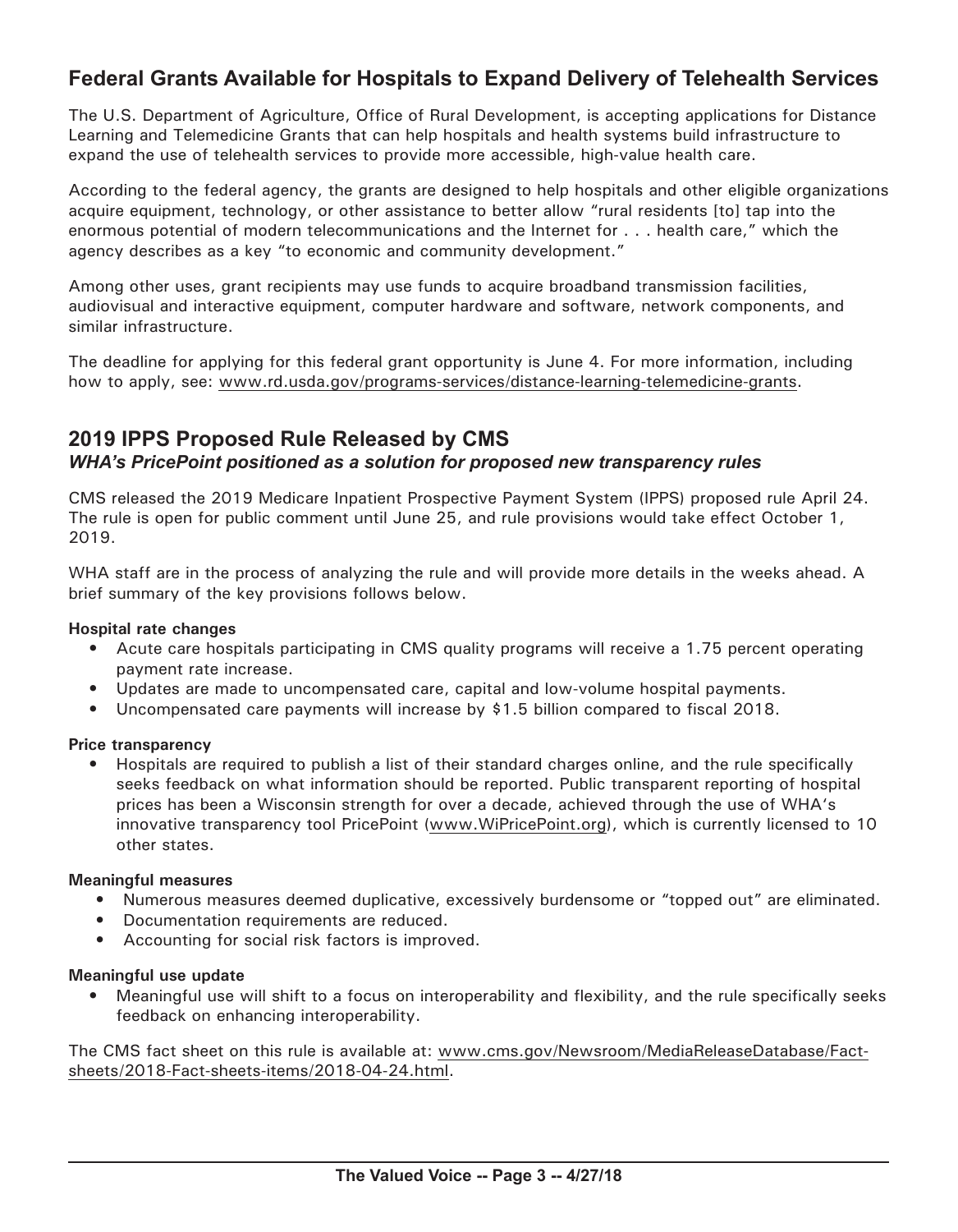## **Kearny County Hospital CEO Benjamin Anderson to Keynote 2018 Wisconsin Rural Health Conference, June 27-29**

Registration is now open for the 2018 Wisconsin Rural Health Conference, scheduled June 27-29, at The Osthoff Resort in Elkhart Lake. This year's opening keynote is Benjamin Anderson, CEO of Kearny County Hospital, a critical access hospital in a racially diverse and medically underserved area in southwest Kansas. Since arriving at Kearny County Hospital in 2013, Anderson has received national acclaim for his work in physician recruitment, health promotion, women's health initiatives and rural health care delivery innovations. In 2014, Anderson was named one of *Modern Healthcare's* Up & Comers, which recognizes young executives who have made significant contributions in the areas of health care administration, management and policy.



*Benjamin Anderson*

In addition, a variety of breakout sessions will give attendees the opportunity to

examine and discuss models changing the delivery of and access to rural health care, public policy issues affecting rural health care, and ways in which data and technology are improving health care for rural populations. The conference will once again include the popular education track focused on governance issues, including new ways for boards to approach strategic planning, essential components for a successful and sustainable hospital foundation, and understanding some of the future reimbursement models that will impact hospitals.

Make attendance at this year's conference a priority by registering today. A full agenda and online registration are available at [www.cvent.com/](http://www.cvent.com/d/3gqkx)d/3gqkxj.

# **Post-Acute Care Conference: Early Bird Discount Through May 5**

Registration is open for "Post-Acute Care: Working Together Across the Care Continuum for Positive Patient Outcomes," and attendees can take advantage of a \$50 early bird discount if they register by May 5. Online registration is available at [www.cvent.com/d/rtqb](http://www.cvent.com/d/rtqb1d)1d.

The one-day conference will bring together partners in the continuum of care—hospitals, skilled nursing facilities, and home health providers—to share best practices for transitions of patients to post-acute care settings and innovative strategies for overcoming obstacles that can impede successful care transitions and result in positive outcomes for discharged patients.

Nationally known transitions-of-care expert Eric Coleman, MD, MPH, professor of medicine and head of the Division of Health Care Policy and Research at the University of Colorado, will provide the opening keynote presentation at the statewide conference.

In collaboration with LeadingAge Wisconsin, LeadingChoice Network and the Wisconsin Association for Home Health Care (WIAHC), WHA will host this conference Tuesday, June 5 at the Radisson Paper Valley Hotel in Appleton. A full conference brochure and online registration can be found at [www.cvent.com/d/rtqb1](http://www.cvent.com/d/rtqb1d)d.

Content questions can be directed to Laura Rose at *[lrose@wha.org](mailto:lrose@wha.org)*, and registration questions can be directed to Kayla Chatterton at *[kchatterton@wha.org](mailto:kchatterton@wha.org)* or call 608-274-1820.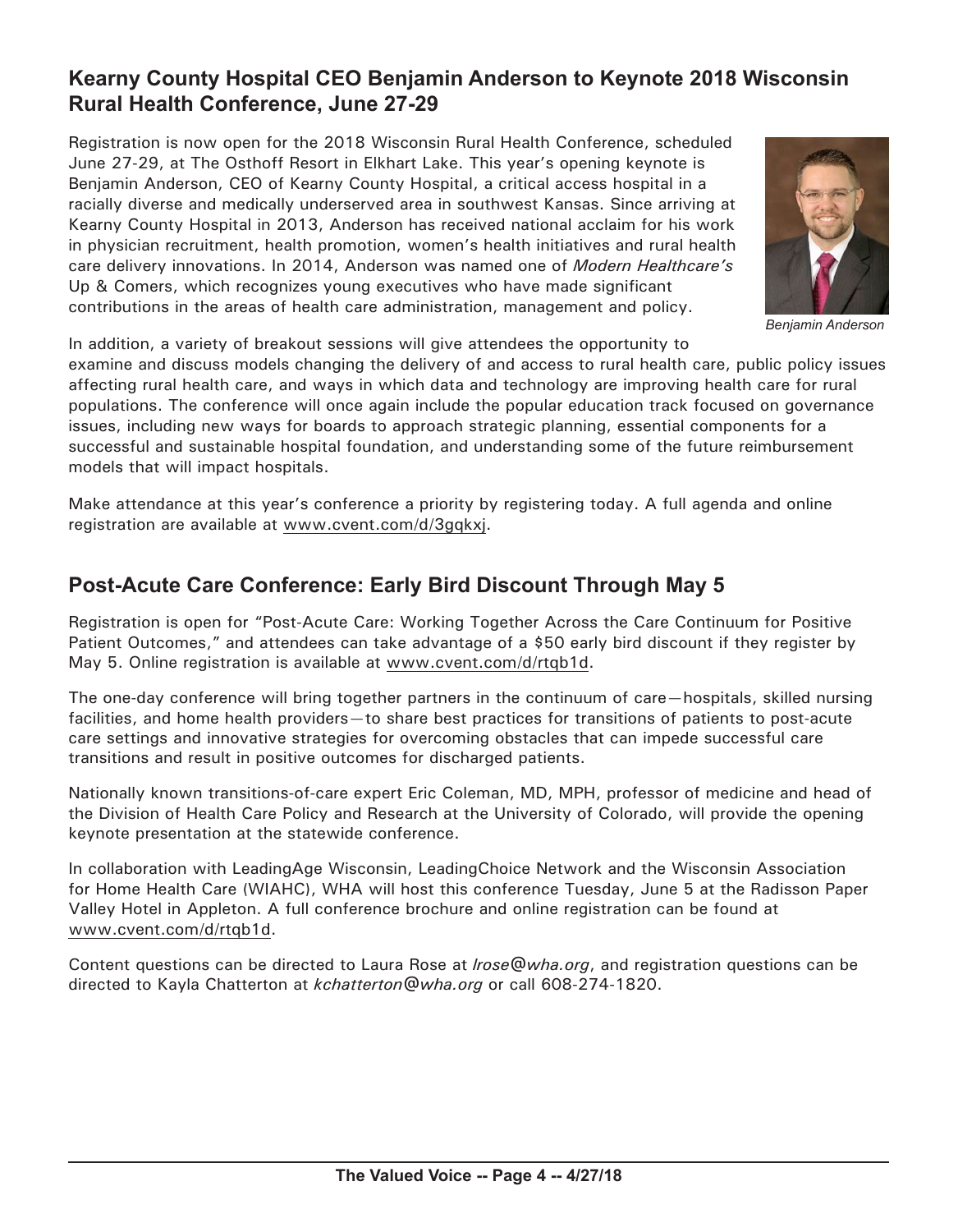# **Celebrate National Hospital Week May 6-12: "Caring is our Calling"**



The Wisconsin Hospital Association joins hospitals from across the country in celebrating National Hospital Week May 6-12. This year's theme is "Caring is our Calling," recognizing the more than 100,000 people who care for patients, families and communities every day in Wisconsin's hospitals and health systems.

National Hospital Week celebrates hospitals, health systems, and the women and men who support the health and well-being of their communities through dedication and care from the heart. Celebrating National Hospital Week provides an opportunity to thank all the dedicated individuals—physicians, nurses, therapists, engineers, food service workers, volunteers, administrators and so many more—for their contributions.

"This week we stop to acknowledge the people who comprise our dedicated, remarkable workforce for providing the high-quality, high-value care that has become a standard in Wisconsin," said WHA President/CEO Eric Borgerding. "Their commitment to their profession and to the higher calling of compassion and care for others is an invaluable asset in communities across our state."

The American Hospital Association has created a digital toolkit and a template for a #MyHospital social media campaign that organizations can use during the week

WHA will be active on its social media channels throughout Hospital Week. Watch for posts on Facebook and Twitter.

## **Prescription Drug Take-Back Day is April 28**

April 28 is National Prescription Drug Take-Back Day. Hundreds of law enforcement agencies across the state are participating in this event. Wisconsin hospitals and health systems are encouraged to help promote their local "take-back" event.

Unused or expired prescription medications should never be flushed or poured down the drain. These potentially dangerous pharmaceutical substances can contribute to contamination of our water supply if not disposed of properly. National Take-Back Day is a safe, convenient, and responsible way to dispose of unused or expired prescription drugs. Last fall's Take-Back Day event collected a record-setting 912,305 pounds of prescription drugs.

For more information and materials on Drug Take-Back Day, visit: [http://doseofrealitywi.gov/drug](http://doseofrealitywi.gov/drug-takeback)takeback. The page contains information and instructions on Drug Take Back, along with a locator map ([https://doseofrealitywi.gov/drug-takeback/find](https://doseofrealitywi.gov/drug-takeback/find-a-take-back-location)-a-take-back-location).

## **26th Annual \$2,500 UW Rural Health Prize: June 1 Deadline**

The Hermes Monato, Jr. Prize of \$2,500 is awarded annually for the best rural health paper. It is open to all students of the University of Wisconsin (any campus) as well as those who have graduated since last June 1.

Students are encouraged to write on a rural health topic for a regular class and then submit a copy to the Rural Wisconsin Health Cooperative as an entry by June 1.

Previous award winners as well as judging criteria and submission information are available at [www.rwhc.com/Awards/AnnualMonatoEssay.aspx](http://www.rwhc.com/Awards/AnnualMonatoEssay.aspx).